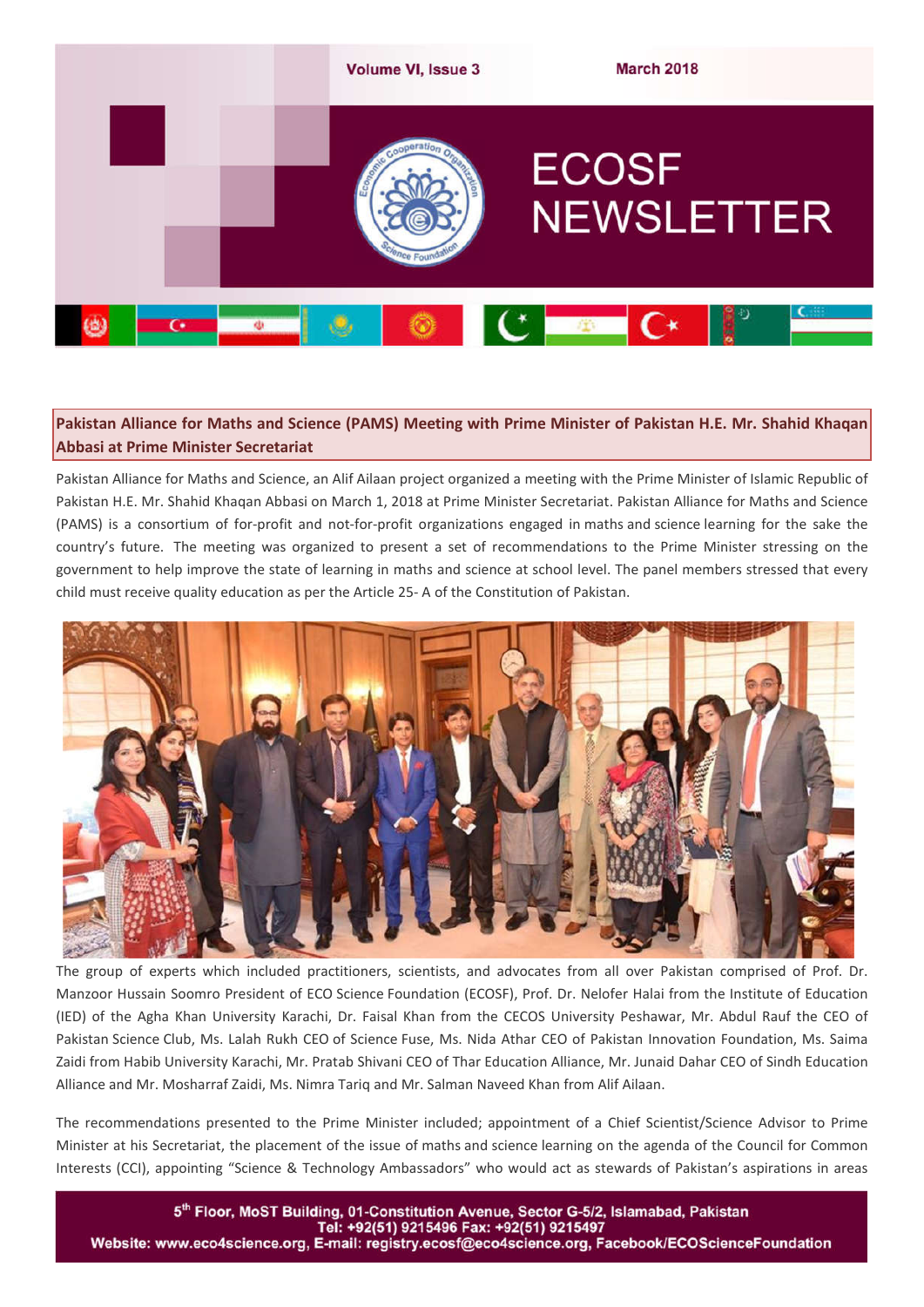such as Artificial Intelligence and Robotics, Climate Change, Biotechnology and Genetics, the strengthening of the Pakistan Science Foundation, and the establishment of Maths and Science Centers at all public libraries within the domain of the Federal Government.

The Prime Minister was very receptive and said that, "Math and Science are integral to the country's future, and our current education system is not adequately delivering the skills our children need". The Prime Minister assured the PAMS members that the recommendations of the Alliance would be considered despite the short duration of the existing government's remaining tenure.

### **4th Meeting of ECOSF Executive Committee (EC) held in Islamabad-Pakistan**

The  $4<sup>th</sup>$  Meeting of the Executive Committee (EC) of ECOSF was held in Islamabad, the Islamic Republic of Pakistan, on 15th March, 2018. The Meeting was chaired by President ECOSF Prof. Dr. Manzoor Hussain Soomro and attended by the Representatives of the Member States of the ECO namely; the Islamic Republic of Afghanistan, the Republic of Azerbaijan, the Islamic Republic of Iran, Kyrgyz Republic, the Islamic Republic of Pakistan and the Republic of Tajikistan. The ECO Secretariat was represented by the Assistant Director (International Relations).



The EC held in-depth discussions and made recommendations, inter-alia, on the, Status of Ratification of ECOSF Charter and its Additional Protocol, Mandatory Budgetary Contributions, Contribution to the S&T Fund, Approval of ECOSF Accounts 2016 & 2017, Budget Estimates 2018 and Budgetary Estimates for 2019, Adoption of ECOSF Annual Report 2016 & 2017 and Draft Work Plan [2018 & 2019 (tentative)]. The EC finalized and adopted the report of the meeting.

#### **President ECOSF Honoured as "Celebrity of Nation" by the IT Industry of Pakistan**

The Ideal Autonetics (Pvt) Ltd in collaboration with Higher Education Commission held a workshop and an award ceremony on March 14, 2018 at Movenpick Hotel Karachi named "Modern Infrastructure in Academia". The purpose of this event was to create and strengthen the linkages between Academia and industry in the field of Information Technology and honoring the leading Academicians and IT Professionals to Ideal Excellence Awards.

H.E. Mr. Nisar Ahmad Khuhro, Senior Minister for Food and Parliamentary Affairs, Government of Sindh Province was the Chief Guest. A large number of academicians and industry people including CEOs, Vice Chancellors, Deans, Directors and Students from Engineering and Information Technology Department of different Universities of Pakistan took part in the event.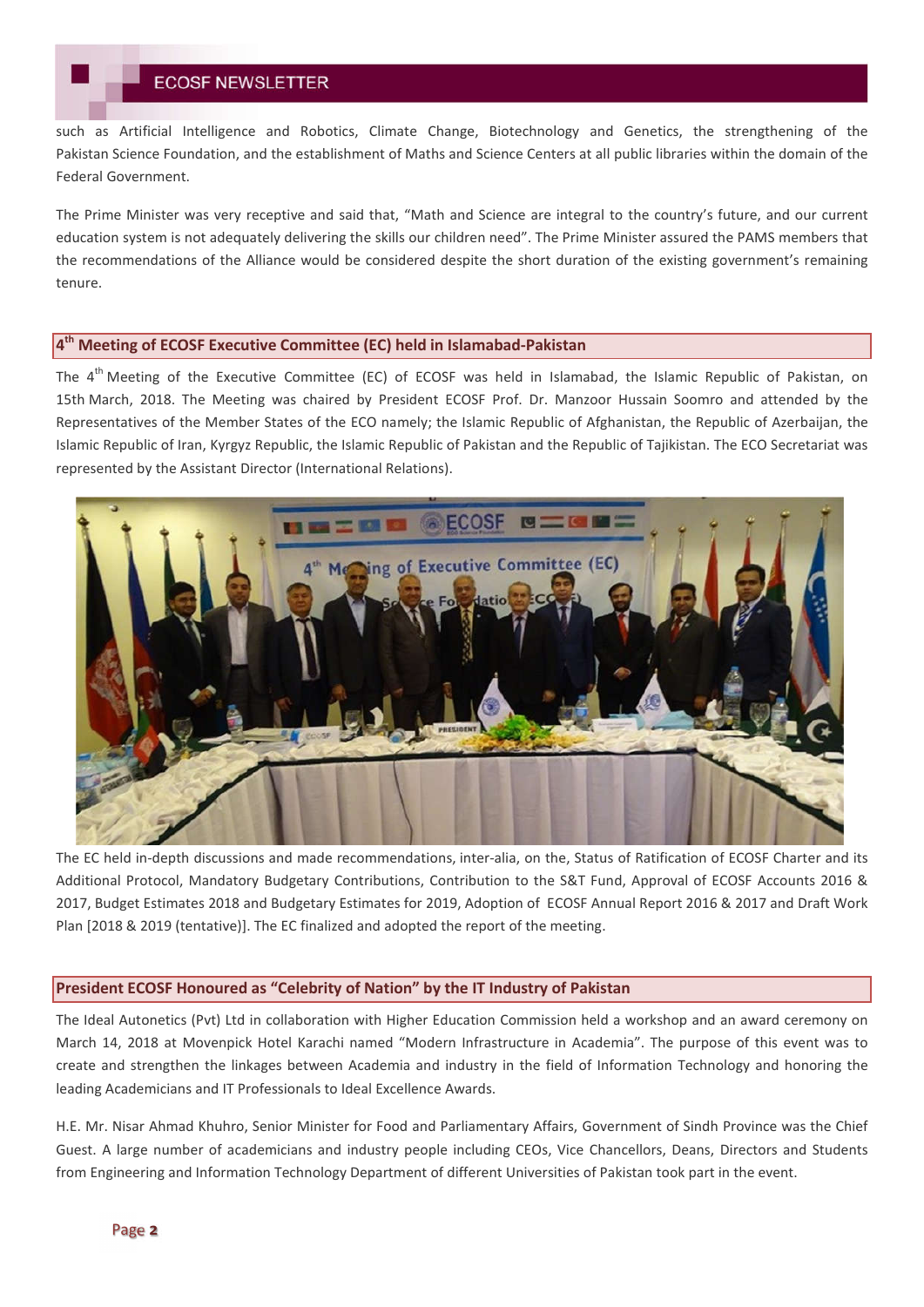

The Panel members among others selected Prof. Dr. Manzoor Hussain Soomro President ECOSF for the "Celebrity of Nation" category in Ideal Excellence Awards. This award was given to Dr. Soomro on his contribution and accomplishments in the field of Science and Education. The award was presented by Senior Minister Ms. Nisar Ahmad Khuhro to Prof. Dr. Manzoor Hussain Soomro. Dr. Soomro thanked the organizers for recognizing his contributions and appreciated their efforts.

## **ECOSF contributed to the 6th Plenary of the IPBES in Medellín, Colombia**

The sixth session of the Plenary of the Intergovernmental Platform on Biodiversity and Ecosystem Services (IPBES) convened on March 18, 2018 in Medellín, Colombia. The session deliberated and negotiated the summaries for policy makers of four regional assessments and an assessment evaluating the state of land degradation and impacts on biodiversity, as well as measures to restore degraded land. ECOSF is stakeholder/observer of IPBES since 2013. ECOSF nominated the expert on land degradation Prof. Dr. Shafqat Saeed to participate in the plenary and contribute to the four regional assessments on behalf of the Foundation. The outcomes of this IPBES plenary session are linked below:

#### https://www.ipbes.net/outcomes

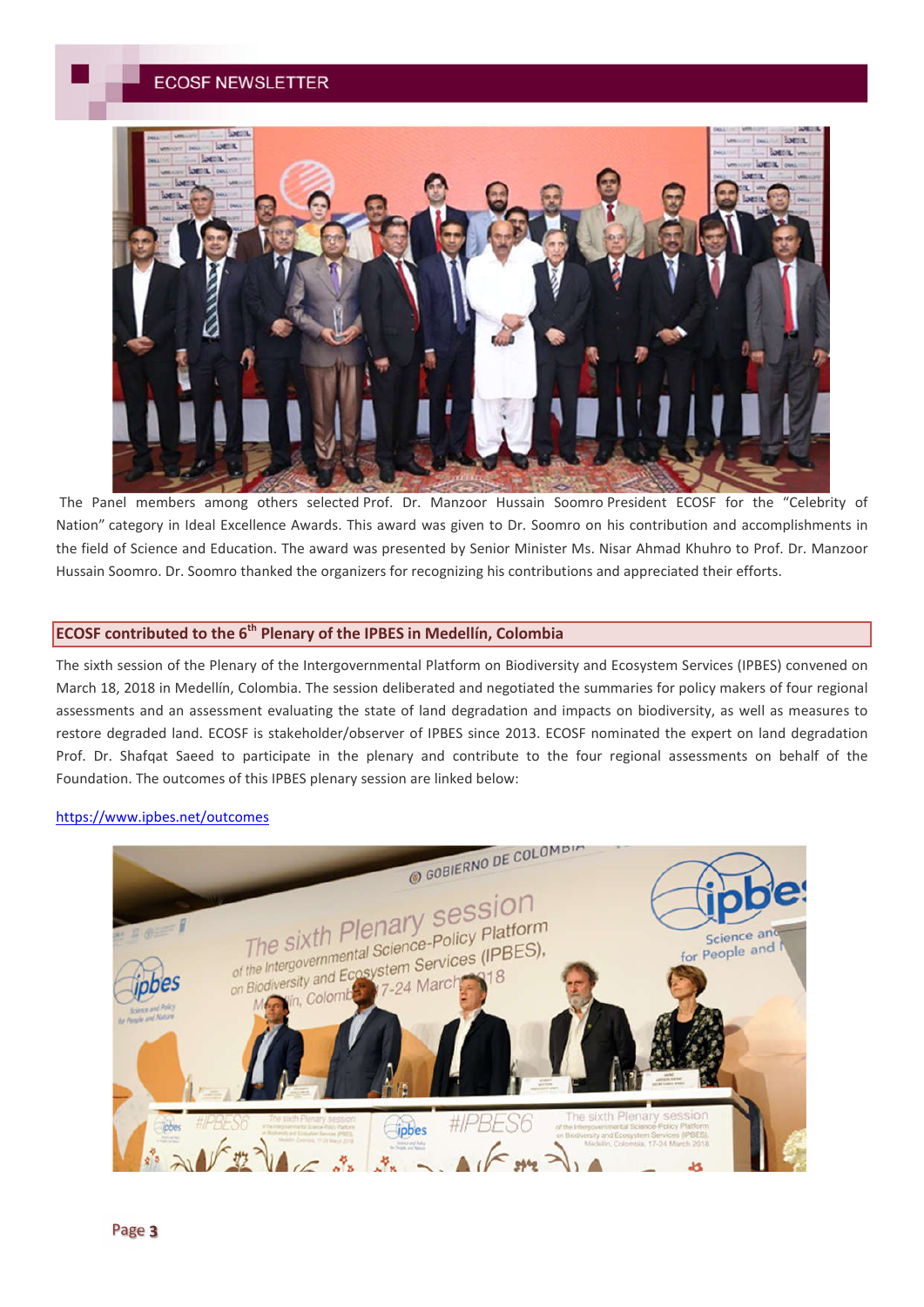**PCRWR and ECOSF along with their supporting partners celebrated the World Water Day – 2018 with the theme "Nature for Water"**

The World Water Day – 2018 with the theme "Nature for Water" was celebrated at Pakistan Council of Research in Water Resources (PCRWR) on 20 March 2018. The event was organized by PCRWR and ECOSF along with its other supporting partners i.e., ICIMOD, ECOSF, CCRD, UNESCO and Riphah International University. The event provided a platform for exchange of experiences and initiated a dialogue to address water related challenges, issues and its significance on our lives.



A panel discussion of the experts was also conducted who sensitized the importance of water through a healthy debate. Engr. Khalil Raza, Science Officer of ECOSF also took part in the panel discussion on behalf of ECOSF. Mr. Khalil emphasized the importance of science education, especially the Inquiry Based Science Education (IBSE) and its applications to address one of the most complex global challenges, including water crisis. The  $21<sup>st</sup>$  century challenges, such as climate change, water crisis, energy and food security all are scientific in nature. If the general public is not equipped well enough to deal with scientific ideas and the underlying scientific principles, it will be nearly impossible to respond to these challenges, he added. He underscored that ECOSF is committed to promote science education at the grass root level through its different programmes to educate the children about the seriousness of the matter and take remedial measures to mitigate the possible threat of water scarcity in the future.

During the event, a poster competition related to the theme was also arranged among the students to create awareness among the youth about the water, whereby, the winning teams were awarded with  $1^{st}$ ,  $2^{nd}$  and  $3^{rd}$  shields.

Read more: http://eco4science.org/World-Water-Day-2018

#### **7th Invention to Innovation Summit 2018 at University of the Punjab, Lahore**

Punjab University's Office of Research, Innovation and Commercialization (ORIC) in collaboration with Pakistan Science Foundation and Institute of Research Promotion and with the support of various organizations including ECOSF organized  $7<sup>th</sup>$  Invention to Innovation Summit from March 7 - 8, 2018.

This summit provided a great opportunity to promote research and innovation in Pakistan. The summit was a Research and Development networking event to Academia, Industry and Public Sector for technology identification, exchange and commercialization. The  $7<sup>th</sup>$  Invention to Innovation summit included various thematic sessions, invited lectures and technology workshops organized by various institutions. The summit also included Exhibition of Products/Technology,

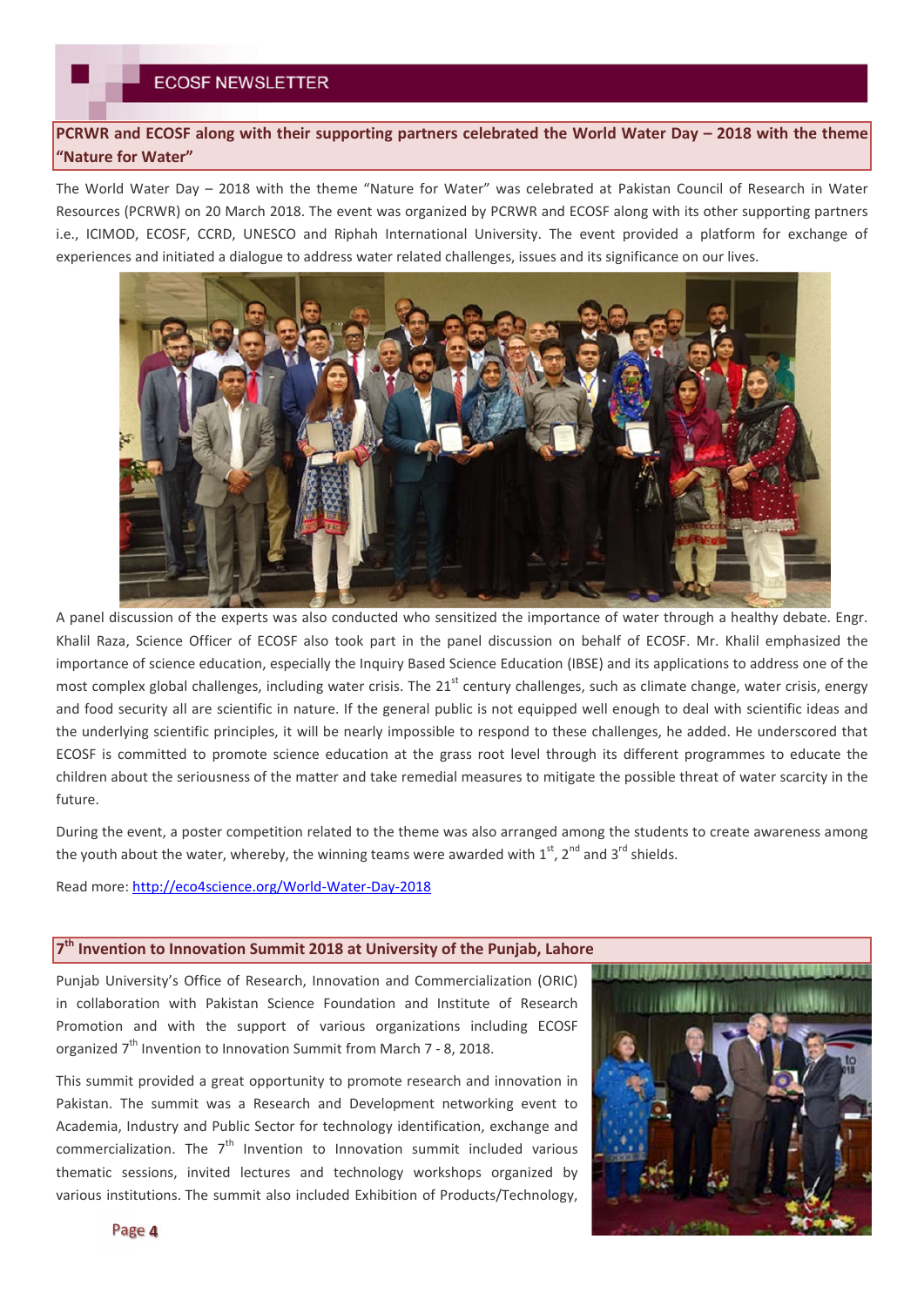Poster Display, Technology Sessions, Business Plan Competition, Policy workshop, Networking Dinner. Around 100 institutions from all over Pakistan participated to demonstrate their innovative projects at the venue.

The inaugural ceremony was held on March 7, 2018 at Faisal Auditorium, University of Punjab. Prof. Dr. Zakria Zakar, Vice Chancellor, Punjab University opened the summit. While the Vice Chancellor of Government College University Faisalabad Prof Dr Muhammad Ali, President ECOSF Prof. Dr. Manzoor Hussain Soomro, Chief Executive Officer IRP Abid Sherwani and many other representatives of industries, scientific organizations and a large number of students were present and spoke on the occasion.



Punjab University's Vice Chancellor Prof Dr Zakria Zakar addressed the audience, called upon the need to strengthen linkages among academia, industry and society. He said that universities are producers and societies are consumers of the knowledge and the gap among the trio would increase our socio-economic problems. He said that Punjab University would play its role for establishing strong link between industry and society. He said that all such research work would be useless and would not contribute to the society for human development if there is no practical use of this research. He said that there is a need to popularize and harness scientific knowledge in our country and innovative ideas must be fertilized at campuses.

President ECOSF, Prof. Dr. Manzoor H. Soomro congratulated the Vice Chancellor Prof. Dr. Zakria Zakar and appreciated the efforts of organizing the 7th Invention to Innovation Summit 2018 successfully. He admired the consortium made to facilitate and by engaging the academia, researchers and industry on national level. On the importance of organizing summit he expressed his views that there is an immense need of organizing this kind of summit to bring out the talent of youth he said that Pakistan has enthusiastic young, active and motivated human resource with innovative ideas and have an aim to serve the country which could be utilized for the development of Pakistan.

Read more: http://eco4science.org/7th-Invention-to-Innovation-Summit-2018

### **International Forum on Science Education, Islamabad-Pakistan**

The Economic Cooperation Organization Science Foundation (ECOSF), Higher Education Commission (HEC) of Pakistan, the InterAcademy Partnership Science Education Program (IAP SEP) and Pakistan Academy of Sciences (PAS) with the support of Alif Ailan (Pakistan) and Pakistan Alliance of Maths and Science (PAMS) have joined together to organize an International Forum on

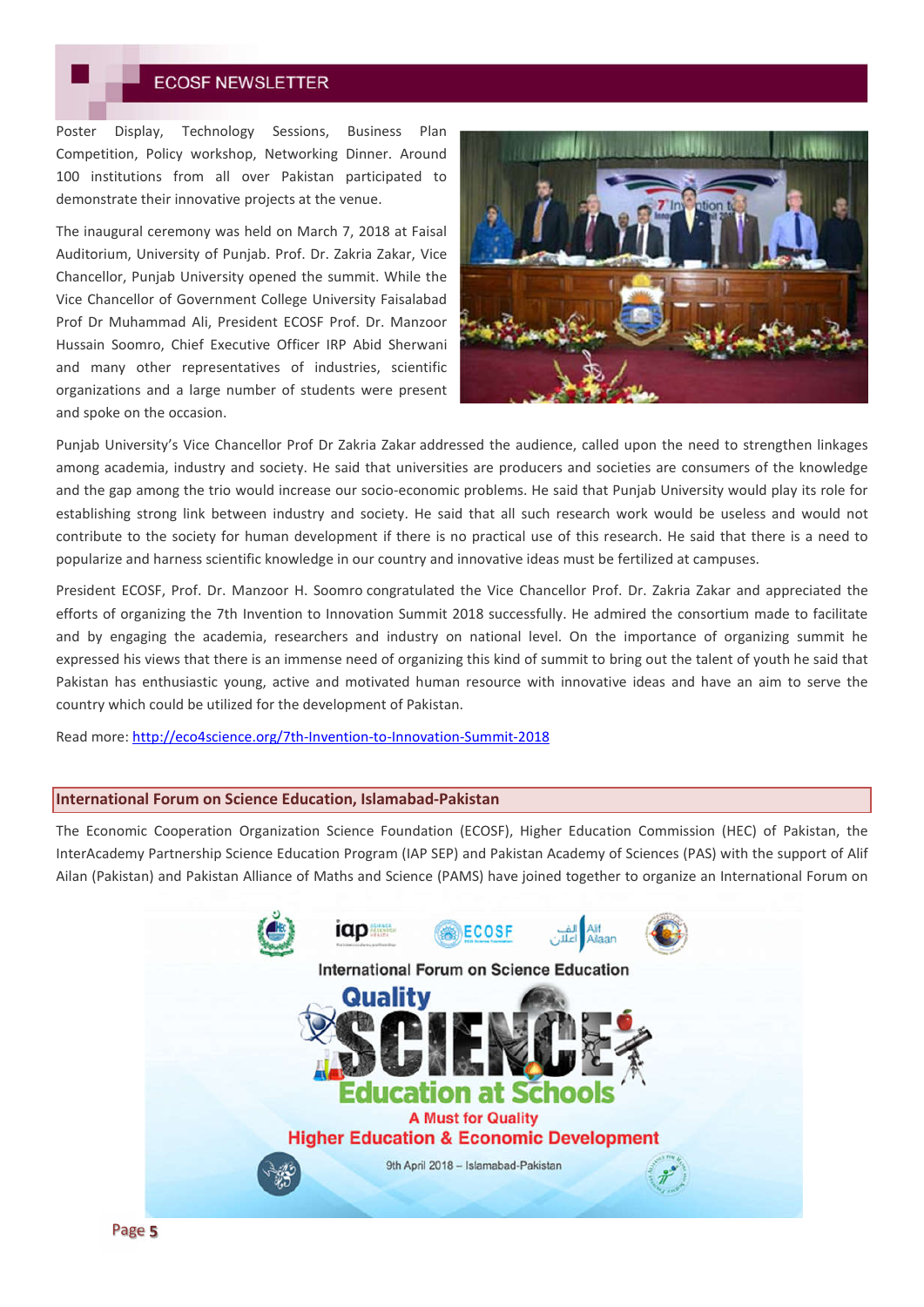Science Education to debate what efforts should be invested to make science advance in response to the expectations of society and to address the challenges posed to human and social development. The Forum will be held in Islamabad, Pakistan on 9 April, 2018 and would provide an opportunity for the global scientific community interested in the multifaceted world of science education for developing adequate skilled workforce to respond to future challenges and sustainable economic development.

## **Working Group on Fusion of OBOR Civilizations School Curriculum Design meets in Islamabad-Pakistan**

ECOSF and InterAcademy Partnership Science Education Programme (IAP SEP) with the support of Pakistan Academy of Sciences and Higher Education Commission of Pakistan (HEC) are organizing the next session of a working group on "Fusion of Civilization Curriculum Design" in Islamabad on 9 -10 April 2018 alongside the International Forum on Science Education.

The idea of development of such a curriculum for school kids is a brain child of Chairman IAP SEP targeted to inculcate peace and harmony through evidence based science education for children in the light of the current conflict and increase in violence in societies, and terrorism resulting in atrocities and displaces persons.

The first session and proof of Concept of Forum on "Fusion of Civilizations" was held in Khartoum Sudan on 6-7 Feb 2017. Subsequently, an International Forum on Science Education was held in Beijing, China on 3-4 July 2017 that was jointly organized by the China Association for Children's Science Instructors (CACSI), Children and Youth Science Center of CAST (CYSCC) under the auspices of China Association of Science and Technology (CAST), Chinese Society for the History of Science and Technology (CSHST), Inter Academy Partnership – Science Education Programme (IAP-SEP) and ECOSF. The forum in Beijing focused on the theme of "The history of science education along the Belt and Road". Subsequently, the working party met in Kuala Lumpur Malaysia on 11-15 Dec 2017 and developed a framework focusing on two themes of Water and Land.

## **Annual Meeting (2018) of Global Council of InterAcademy Partnership Science Education Programme (IAP SEP) in Islamabad- Pakistan**

ECOSF, InterAcademy Partnership Science Education Program (IAP SEP) and Pakistan Academy of Sciences (PAS) in collaboration with Higher Education Commission are organizing the Annual Meeting (2018) of Global Council of IAP SEP on 10 April 2018 in Islamabad. The meeting of Global Council of IAP SEP is held every year to review the progress and status of implementation of its Science Education programme and to discuss plans for the next year.

### **A Turkish delegation called upon President ECOSF**

A Turkish delegation comprising of Prof. Munir OZTURK Professor of Plant Sciences at Ege University, Ismir Turkey and Prof. Mustafa ERGUN Executive Director of Inter-Islamic S&T Network on Oceanography (INOC) under COMSTECH along with President of Pakistan Academy of Sciences and Advisor Science COMSTECH Prof. Qasim Jan met President ECOSF in his office and discussed various projects being supported/collaborated by ECOSF in ECO Region. The delegation discussed the strengthening research and development capacity amongst the common member states of COMSTECH and ECOSF. The delegation also looked at some of the modalities of upcoming International Conference on "Understanding of the



Problems of the Inland Waters: Special Case of the Caspian Region". This conference is being supported by COMSTECH and ECOSF, and it is scheduled to take place on May 12-14, 2018 in Baku Azerbaijan.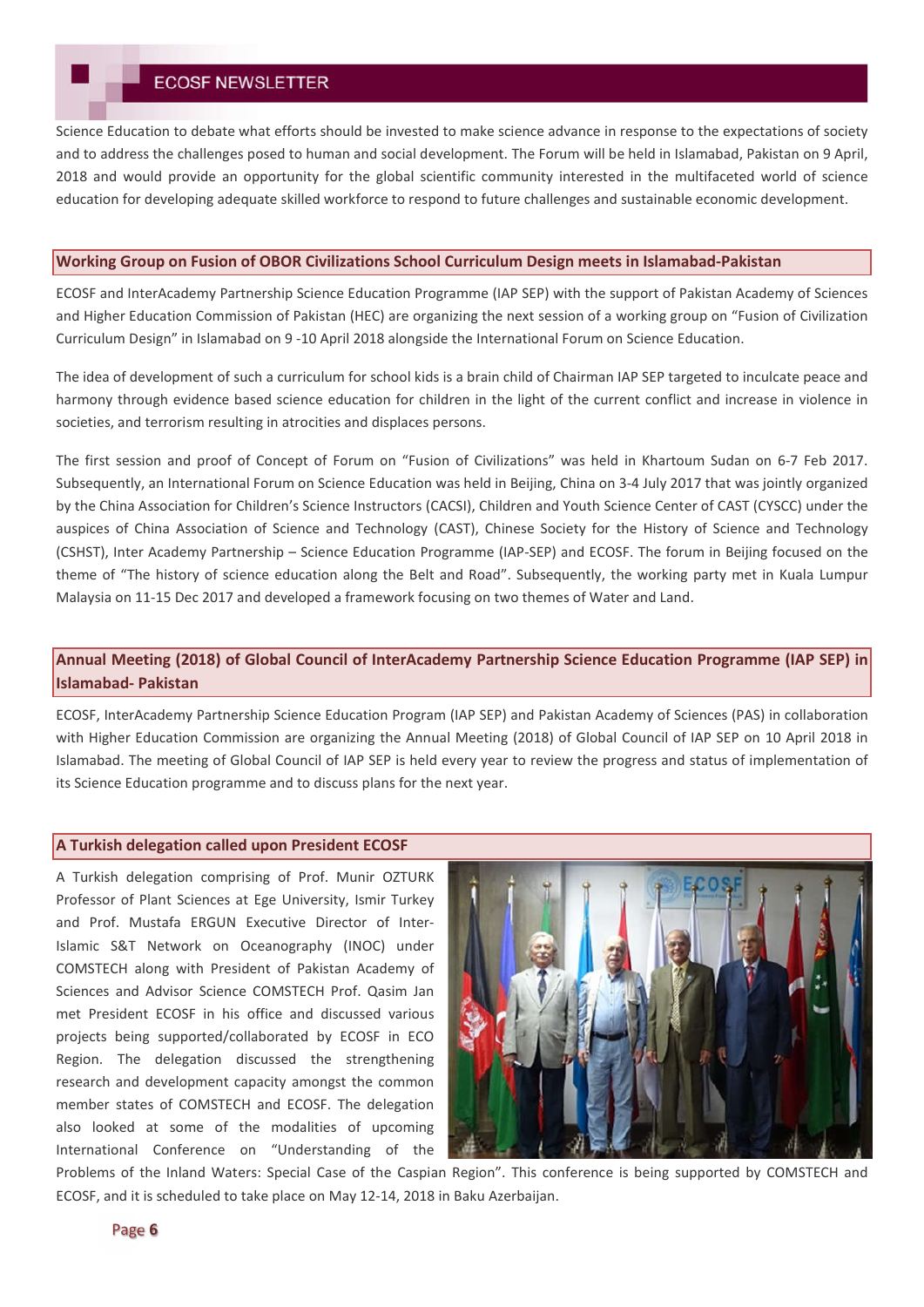### **President ECOSF Elected as the Member of Biosafety Association for Central Asia and the Caucasus (BACAC)**

ECOSF is pleased to share that its President Prof. Dr. Manzoor Hussain Soomro has been elected as the member of Biosafety Association for Central Asia and the Caucasus (BACAC) Committee. It is important to mention here that President ECOSF is also amongst the nominated candidates for the President BACAC Committee for 2018-2020. BACAC was established in 2008 to promote biosecurity and biosafety in the region and provide a forum for sharing of best practices taking into account that biosafety as a global problem. Cooperation between different countries in terms of biosafety/biosecurity, both in individual countries and globally is of outmost importance. BACAC members include more than 100 biosafety and biosecurity experts and specialists from various countries of the region and outside the region, including Kazakhstan, Kyrgyzstan, Tajikistan, Uzbekistan, Armenia, Azerbaijan, Georgia, Turkmenistan, Afghanistan and Mongolia.

## **Engro Foundation hosted the "I Am The Change" award distribution ceremony in Islamabad**

Engro Foundation hosted the "I Am The Change (IATC)" awards ceremony for 2017 recipients in Islamabad on March 6, 2018. IATC looks to empower organizations to make a large and sustainable impact in the social sector of Pakistan by aiding institutions that have joined forces in a relentless pursuit of shaping a better tomorrow, as they strive for change through longterm investments in the two areas of Social Development and Social Enterprise. The recipients in each category were awarded PKR 2 million after jurors' decision. Event was attended by various development specialists, multilateral organizations, corporate executives and the senior management of the Engro group. On behalf of ECOSF, Engr. Khalil Raza Scientific Officer and Mr. Ghulam Abbas Rahar Assistant Director attended the ceremony.



In the category of Social Development, the award was given to Digital Rights Foundation which focuses on making online spaces more secure and inclusive while at the same time supporting humans rights and improving digital governance. The recipient in the category of Social Enterprise was Daachi Foundation which gives artisans an opportunity to interact with urban customers while at the same time preserving Pakistani art and crafts. The runners up of IATC 2017 were Poverty Eradication Initiative and Health and Rural Development Balochistan for Social Development and Rizq and Tech Valley Abbotabad for Social Enterprise. The organizations were selected by a respected independent jury of social development and business leaders.

Read more: http://eco4science.org/I-Am-The-Change

#### **Call for Research Papers: Journal of Science and Technology Policy and Management (JSTPM) 2018**

The Journal of Science and Technology Policy Management (JSTPM) offers an intense debate on science and technology issues in the hope of influencing the wider community of policy makers and academics. JSTPM provides readers with timely insights on the latest developments and trends in science and technology around the world, especially in emerging economies. With this aim, the journal publishes high quality theoretical and empirical papers that provide a better understanding of the role played by science and technology in the economic growth and well- being of citizens. President ECOSF Prof. Manzoor H. Soomro as the Regional Editor of Central and Southwest Asia of JSTPM invites the research papers, calls for submission of papers. Read More: http://eco4science.org/JSTPM-2018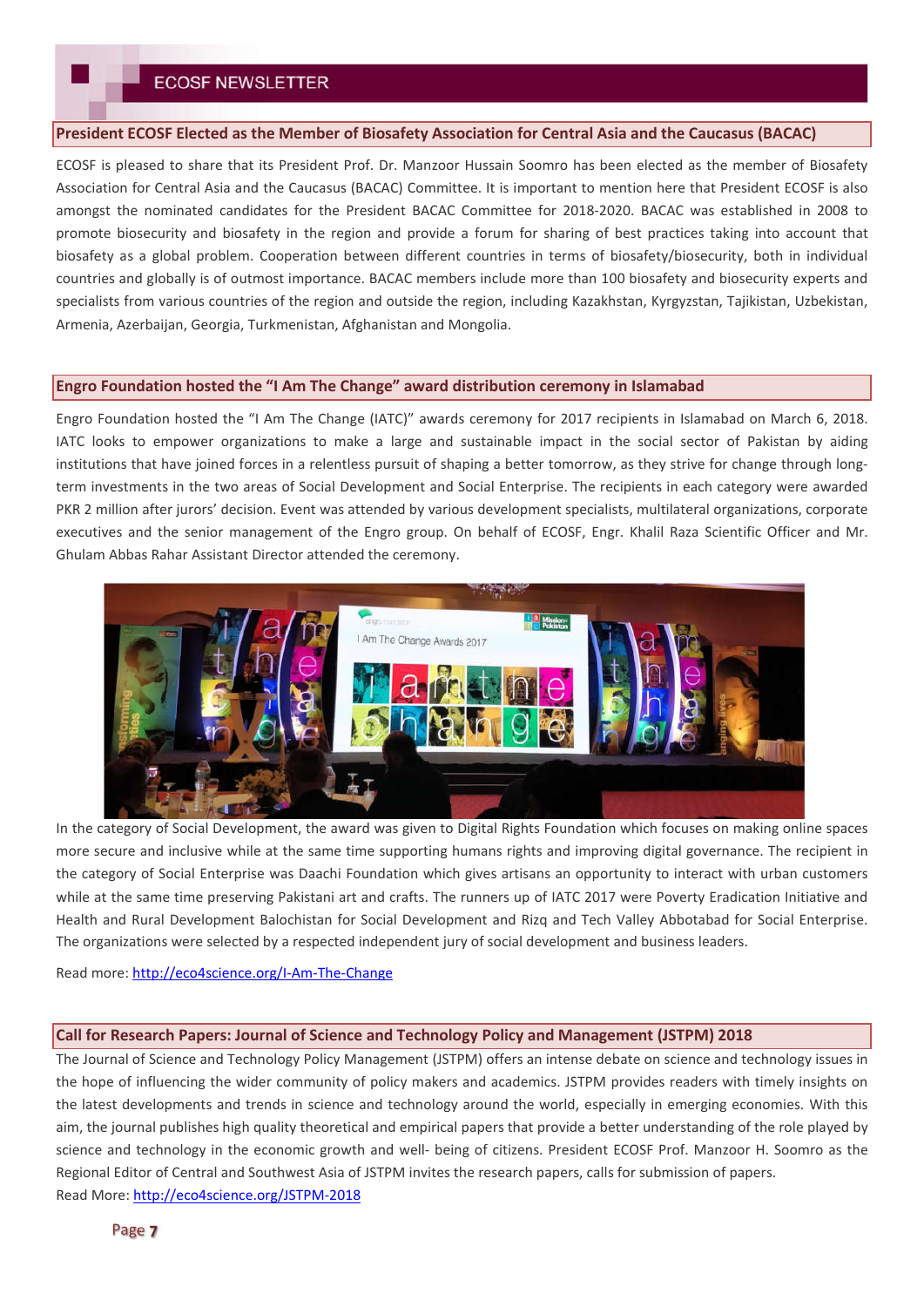## **Upcoming Events posted on ECOSF website and Facebook page**

## **5 th International Multinational Conference on IC&T at Jamshoro-Pakistan**

Following the success of IMTIC series, 5<sup>th</sup> International Multi-Topic ICT Conference 2018 (IMTIC'18) will continue its tradition in the Education Hub of Pakistan - Jamshoro. IMTIC'18 is jointly being organized by Mehran University of Engineering & Technology (MUET), Jamshoro, Pakistan, Erasmus Mundus LEADERS and Erasmus+ CAPRIO on April 25-27, 2018. The conference is supported by ECOSF.

IMTIC is an international forum for researchers to exchange the information regarding novel aspects of technology, applications and the development of value added services in the field of Information and Communication Technologies.

IMTIC'18 aims to bring together a wide spectrum of international experts to facilitate a creative environment for the promotion of research collaboration and knowledge transfer. In particular, it will facilitate a dialogue between major industry players, entrepreneurs and academia for creating a road map to mutually solve scientific problems.

The conference program will consist of keynote speakers from both academia and industry, panel discussions and a multi-track technical program. There will be opportunities to attend interactive, high quality, peer reviewed sessions which will provide detailed insights from forward thinkers working on the themes of the conference.

The proceedings of IMTIC'18 conference will be published in IEEE ComSoc - IEEE Explorer (pending approval). Additionally, extended version of selected papers will be published in a special issue of an ISI-indexed and Scopus-indexed journals planned shortly after the conference.

Read More: http://eco4science.org/5th-IMTIC-18

#### **COMSTECH-PARC-ECOSF Workshop on Plant Genetic Resources and Genebank Operations Management System**

A four-day workshop is being organized by COMSGTECH, ECOSF and PARC from 8-11 May 2018 at COMSTECH Secretariat, Islamabad-Pakistan for participants from OIC member states including ECO countries to engage them in the preservation and management of plant genetic resources. This training would be crucial for conservation of plant genetics resources in various countries currently facing threats from climatic change and genetic erosion to vital crops. The Workshop, to be conducted by experts in this field, would provide hands-on training to participants in handling plant genetic resources and aims to initiate work in the setting up and management of Plant Genebanks.

The workshop is aimed to achieve two main objectives;

- 1. Raise the capacity of the existing PGRFA conservation and utilization facilities in OIC countries with particular focus on;
	- Current status of plant diversity: its use & preservation
	- Main achievements at the global, regional and national level
	- Key technical and scientific advances
	- Major gaps and needs that require urgent attention
- 2. Development of projects in consultation with the experts for setting up Gene Banks in the OIC member states.

Read More: http://eco4science.org/Genebank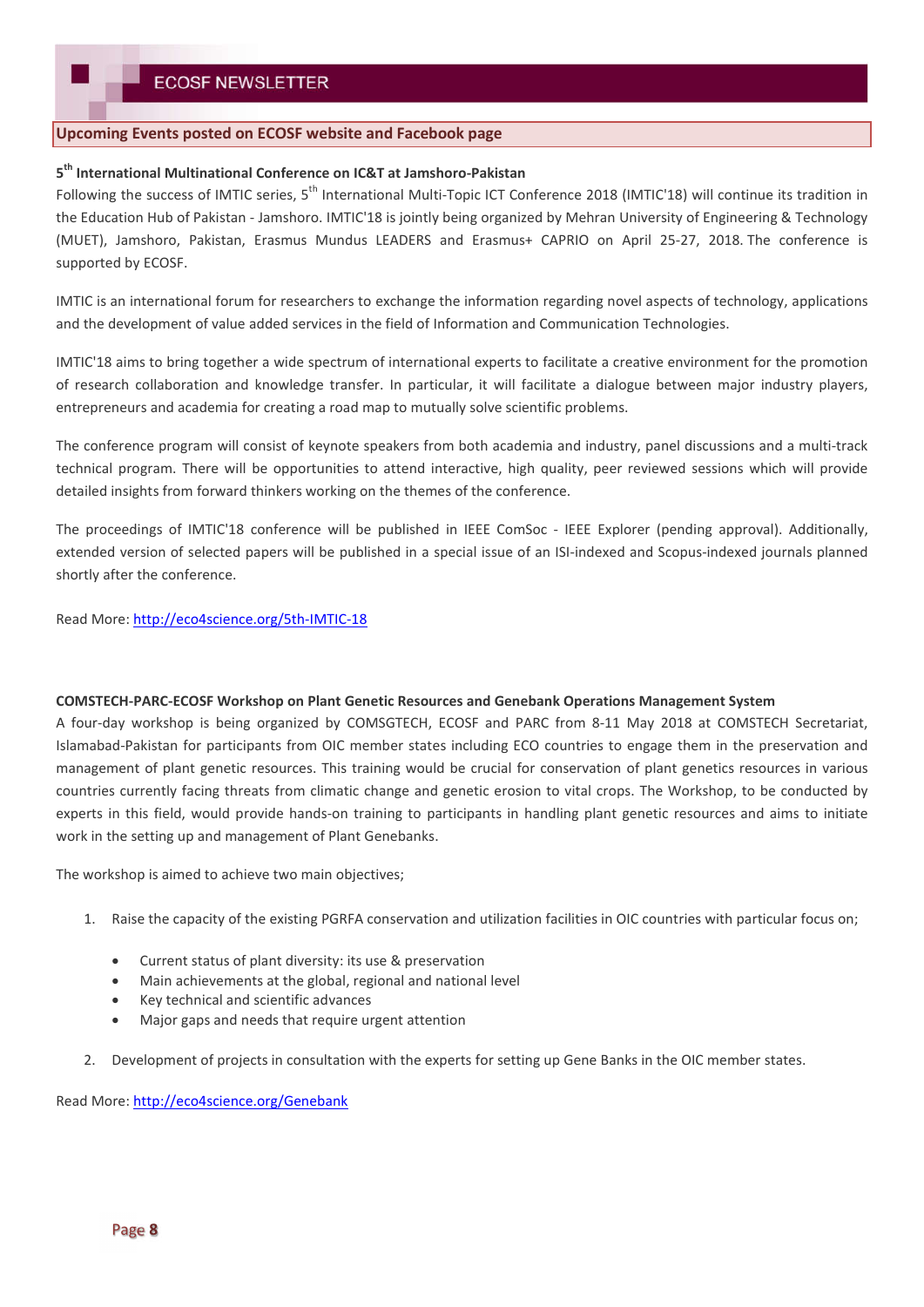#### **International Conference on Climate Change Education, Kuala Lumpur, Malaysia**

An international Conference on Climate Change Education is being organized by International Science Technology and Innovation Centre for South-South Cooperation under the Auspices of UNESCO, Ministry of Science, Technology and Innovation (MOSTI) of Malaysia and UNESCO from 7-9 May 2018 at Kuala Lumpur, Malaysia. The conference is supported by Ministry of Education of Malaysia, ECOSF, La main la pate Foundation of France, Academy of Sciences of Malaysia, InterAcademy Partnership (IAP) and Jeffrey Sachs Center, Malaysia

The conference is organized during 10th Anniversary of ISTIC. The anchor event will be the International High-Level Conference on Climate Change Education. Other related events will include, but not limited to:

- IAP SEP/ISTIC/LAMAP Inquiry Based Science Education Training Workshop for IBSE master trainers on Climate Change Education;
- 11th ISTIC Governing Board Meeting
- ISTIC /Ministry of Women, Family & Community Development / UN Women Training Workshop on Technopreneurship for Women in STI
- Annual General Conference of the Academy of Engineering and Technology of the Developing World (AETDEW)

Read more: http://eco4science.org/INTERNATIONAL-CONFERENCE-ON-CLIMATE-CHANGE-1

### **3rd International Conference on Biosciences (ICBS-2018) From 9-11 May 2018 at GC University Lahore**

3<sup>rd</sup> International Conference on Biosciences (ICBS-2018) with support of ECOSF is being organized by Government College (GC) University, Lahore-Pakistan from 9-11 May 2018 at GC University Lahore. The purpose of the conference is to bring platform to leading academic scientists, researchers and research scholars to exchange and share their experiences and research results about various aspects of biological sciences. It will also provide an interdisciplinary forum for researchers and educators to represent and discuss the most recent innovations, trends, concerns and practical challenges encountered and the solutions adopted in the fields of Botany, Biotechnology, Environmental Sciences, Microbiology and Zoology.

Read More: http://eco4science.org/ICBS-2018

**International conference on Understanding the Problems of Inland Waters: Case Study for Caspian Basin Baku, Azerbaijan** An International Conference as titled "International Conference - Understanding the Problems of Inland Waters: Case Study for the Caspian Basin" will take place in Baku during 12-14 May 2018.

The main purpose of this conference is to increase the exchange of the international scientific cooperation on studies of the Caspian Sea, Aral Sea, and Urmia and Van lakes.

This conference is organised by Inter-Islamic Science and Technology Network on Oceanography (INOC) and Institute of Geography of Azerbaijan National Academy of Sciences (IGAZ) and supported by ECOSF and other international organizations such as COMSTECH, British Petroleum, etc.

Read More: http://eco4science.org/Understanding-the-Problems-of-Inland-Waters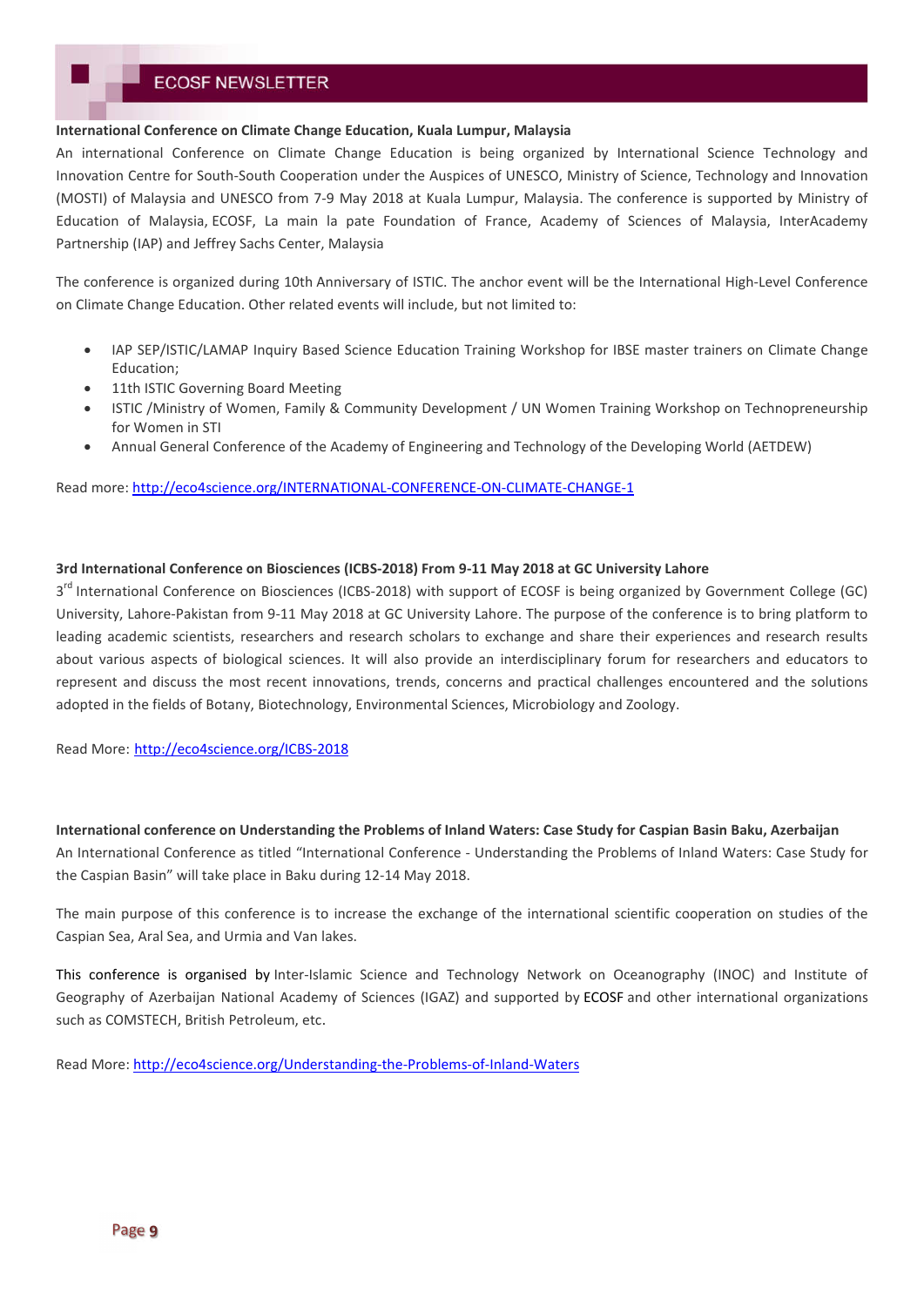## **International Conference on "Agriculture Trade and Foreign Investments for Sustainable Regional Integration in Causasus and Central Asia", September 6-7, 2018, Baku, Azerbaijan**

Institute for Scientific Research on Economic Reforms (ISRER) under the Ministry of Economy of the Republic of Azerbaijan in joint cooperation with the Leibniz Institute of Agriculture Development in Transition Economies (IAMO), Germany is going to organize an International Conference on September 6-7, 2017, in Baku, Azerbaijan.

Read More: http://eco4science.org/Agriculture-Trade-Foreign-Investments

## **The 20th National and 8th International Congress on Biology (August 22-24, 2018 at University of Maragheh, Iran)**

The 20<sup>th</sup> National and 8th International Congress on Biology scheduled on August 22-24, 2018 at University of Maragheh with the joint efforts of Iranian Biology Society and University of Maragheh. The congress aims at bringing together scientists, researchers and students to exchange and share their experiences and research results about biological sciences and discuss practical encountered challenges and their solutions.

Read More: http://eco4science.org/International-Congress-on-Biology

### **Distinguished Visitors to ECOSF**

28 March 2018: President of the International Council for the Life Sciences (ICLS) based USA, Mr. Terrence Taylor called upon the President ECOSF Professor Manzoor Soomro and discussed possibility of putting up a joint research and awareness proposal on Leichmenia parasite and its vector Sand-fly in Pakistan and other ECO countries. The two agreed in principle to prepare a joint proposal for international funding.



26 March 2018: Professor Dr. S. M. Qureshi the former Federal Secretary to the Ministry of Science and Technology and Education and Former Vice Chancellor of Mehran University of Engineering and Technology (MUET) paid a visit to ECOSF and held a meeting with President ECOSF Prof Dr. Manzoor Hussain Soomro.

Purpose of the visit of Dr. Qureshi was to learn more about ECOSF and its programmes and to seek corporation of ECOSF for their comparative study on the Science, Technology and Innovation (STI) policies of the Founder Members of ECO, viz., Iran, Turkey and Pakistan. Dr. Qureshi is supervising a Ph.D study on the STI Policies of above three countries. Dr. Soomro warmly welcomed the very senior science policy maker and Manager and assured him all possible support from ECOSF.



Page 10